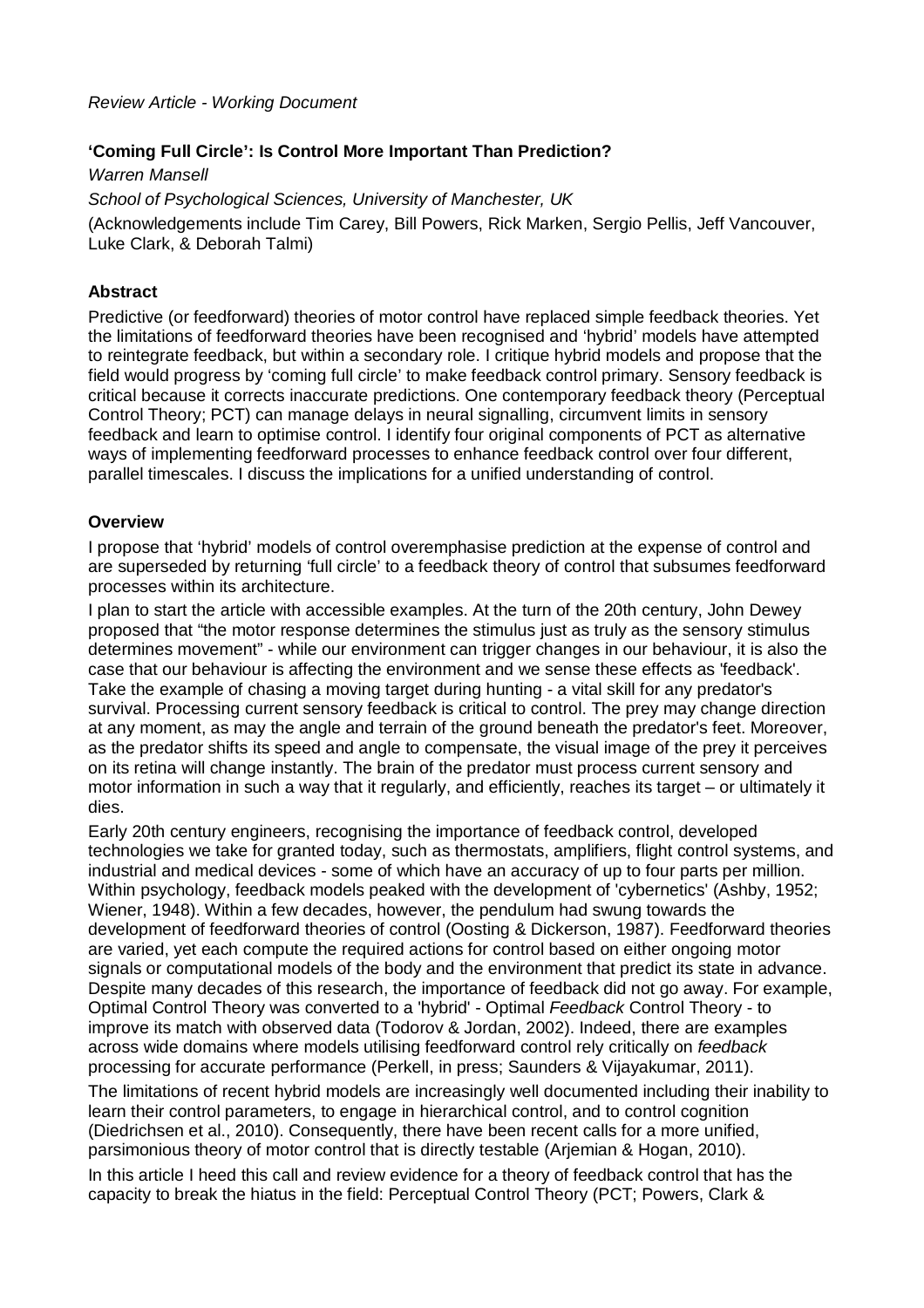McFarland, 1960a,1960b; Powers, 1973, 2008). I make explicit four components of PCT that are subsumed within its architecture and 'feedforward' their effects in parallel over four different time scales (leaky integration of efferent signals, hierarchies, reorganisation learning, and selfgenerated feedback).

The article will initially critique five key reasons for the apparent advantages of feedforward control within current 'hybrid' models. These are summarised below:

- (1)Signal delays make feedback control ineffective. This view seems inconsistent with evidence of the performance advantages of sensory feedback during early stages of control, and for fast movements (Boer et al., 2011; Tunik et al., 2009). Moreover, when disturbances are not predictable, a model based on feedback processing can merely reduce its performance to the same as that of a feedforward system. A feedback model with nerve signal delays performs effectively over a range of simulated frequencies (Powers, 2008).
- (2) Sensory feedback is often unavailable. Under conditions of limited sensory feedback (e.g. blocked vision), the brain seems capable of sensory substitution whereby alternative streams of sensory feedback, such as proprioception, are used (Merabet & Pascual-Leone, 2010).
- (3) Feedforward motor signals improve control. There are examples of feedforward motor signals, such as the vestibulo-ocular reflex. Yet, these require stabilisation through *feedback* processing (Montfoort et al., 2008). The predicted sensory consequences of one's own actions do, however, appear to be used across a range of tasks; thus, a feedback theory needs to account for this.
- (4) Control parameters for feedback systems need to be learned. Learning enhances control, yet evidence shows that sensory *feedback* is typically required for this learning (Perkell, in press).
- (5) Internal models can predict the correct motor signal. The kinematic properties of the body and environment are associated with specific brain regions (Grafton et al., 2008). Yet, internal models can be complex, and inaccurate (e.g. Cloete & Wallis, 2009). Thus, a parsimonious account of internal model generation that is updated by sensory feedback is desirable.

At this point within the article, accessible pop-out boxes will be used to explain PCT and the evidence for the accuracy of models of behavioral tasks (Marken, 2009) and its explanation for observed behavior (e.g. Pellis & Bell, 2011). In summary, the reference values for a feedback unit in PCT are set by the efferent signals of a hierarchically superordinate feedback unit that operates over a longer timescale of perceptual input. The whole system therefore operates to 'control perception', within current motor and environmental constraints. The lowest control system is the tendon reflex, which causes a signal representing muscle tension to match a reference signal entering the spinal motor neuron; the inhibition from the sensory signal nearly matches the excitatory reference signal (on the agonist side), with the difference - error - being amplified by the muscle and converted to an output force to maintain a regulated tension (Powers, 1973).

Importantly, there are four original features of PCT that could be conceptualised as 'feed-forward' and subserve its feedback architecture (Powers et al., 1960; Powers, 1973). A pop-out box will provide equations of these components and their location in a diagram. They are as follows:

(1) Leaky integration: efferent signals are integrated over periods of several milliseconds. Therefore, the strength of a response to a disturbance in a constant direction will increase over very brief periods. The highly accurate tracking studies (e.g. Marken, 2009) utilise this component.

(2) Hierarchies: higher level systems perceive changes that unfold over fractions of a second or greater, and their efferent signals set the reference values for lower level systems; these are equivalent to the expected sensory consequences of action described by feedforward theories. For example, a higher level system for the desired angular position of a joint sets the desired velocity of the joint for the system below. A mid-level system controls this variable via the efferent signals that it, in turn, sends down to regulate acceleration via muscular forces at a lower level. Hierarchical PCT models accurately match observed data (Marken, 1986; Powers, 2008). Future research could test if a PCT model can utilise this information for a range of published tasks.

(3) Reorganisation learning: during repeated or ongoing situations, the control parameters are optimised through a trial-and-error learning process known as 'reorganisation', such that their values are fed forward for improved performance. Powers (2008) constructed and tested a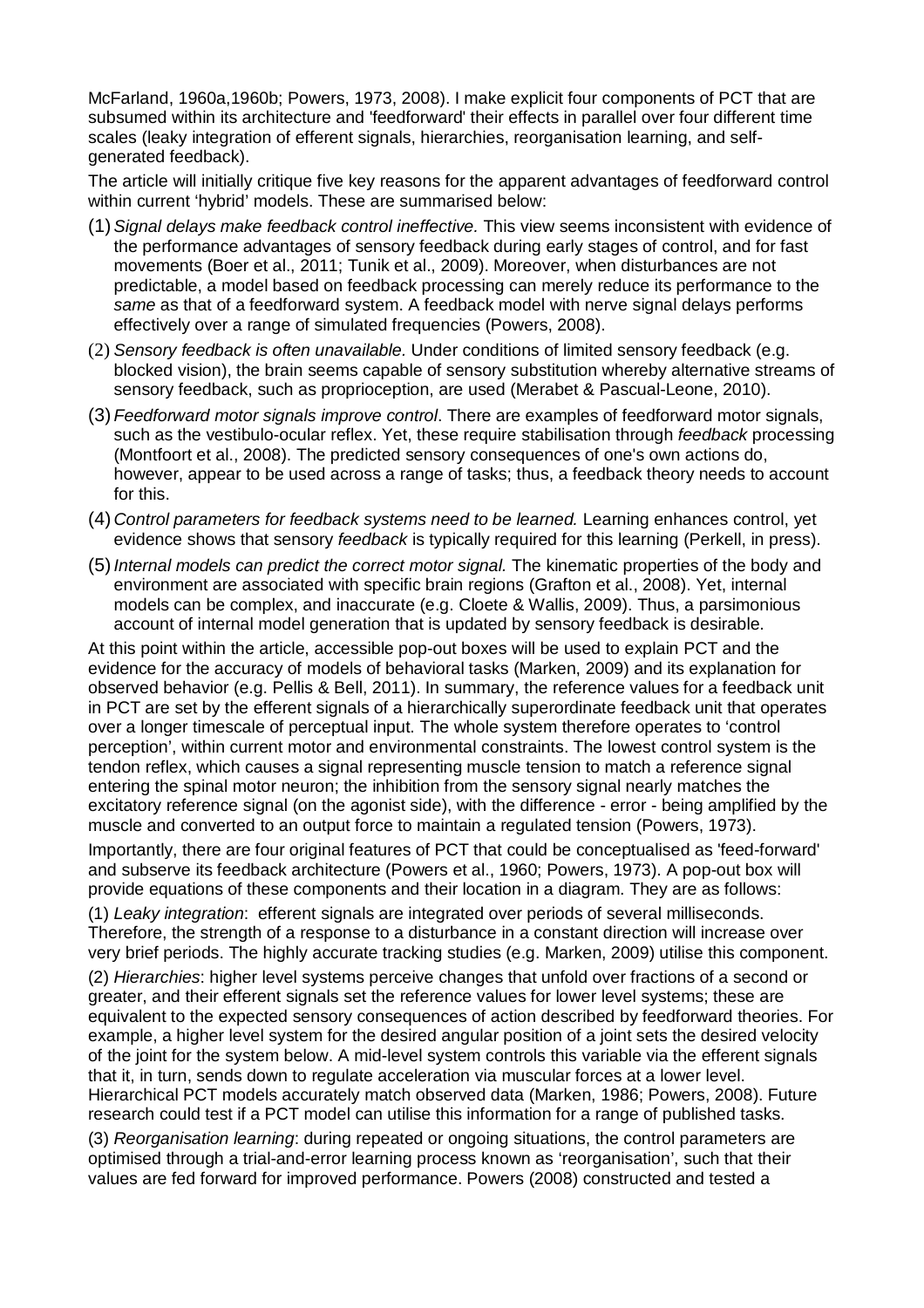computer model of 14-joint arm movement that learned its optimal control parameters through this algorithm. Future research could utilise reorganisation more widely to develop optimal models.

(4) Self-generated feedback: In PCT, when sensory feedback is unavailable, sensory substitution has limited effectiveness, and/or when action is prevented, the control system can enter 'imagination mode'. In this state of arrangement, the reference values can be short-circuited internally to the organism such that approximate states of the self and world can be modelled 'as if' they are occurring in the environment. The motor plan that is modelled as most successful can then be fed forward when the opportunity to control the environment is next made available, subject to online alterations through feedback control. Convergent evidence is consistent with this process. Contemporary neuroscience indicates that hierarchically organised closed loops of biafferent neural signals are integral to the brain (Strick et al., 2011). Sensory deprivation in humans does indeed result in the formation of internally generated perceptions such as spontaneous visual imagery (Mason & Brady, 2009). Sensory deprivation in simulated robots leads to the emergence of spontaneous internal generation of perception via a closed loop process (Gigliotta, et al., 2010), and a study of robotic systems utilising sensory feedback models based on PCT outperformed competing models by up to 95% (Rabinovich & Jennings, 2010).

A summary of several further advantages of adopting a PCT model of control will follow in the article. First, a sense of control is recognised as an intrinsic need (Leotti et al., 2010) and therefore it is appropriate that PCT places present moment control, rather than prediction per se, at its core. Second, cognitive control can be embodied within a PCT model (Mansell, 2011). Third, the parsimony of PCT is making it highly adaptable to a variety of disciplines, e.g. mental health (e.g. Carey, 2011) and organisational psychology (Vancouver & Scherbaum, 2008). Finally, the limitations of PCT and directions for future research will be described.

## **Recent References**

Ajemian, R., & Hogan, N. (2010). Experimenting with theoretical motor neuroscience. Journal of Motor Behavior, 42, 333-342.

Carey, T. A. (2011). Exposure and reorganization: The what and how of effective psychotherapy. Clinical Psychology Review, 31, 236-248.

Cloete, S. R., & Wallis, G. (2009). Limitations of feedforward control in multiple-phase steering movements. Experimental Brain Research, 195, 481-487.

Diedrichsen, J., Shadmehr, R., & Ivry, R. B. (2010). The coordination of movement: optimal feedback control and beyond. Trends in Cognitive Sciences, 14, 31-39.

Gigliotta, O., Pezzulo, G., & Nolfi, S. (2010). Emergences of an internal model in evolving robots subjected to sensory deprivation. Lecture Notes in Computer Science, 6226, 575-586.

Grafton, S. T., Schmidt, P., Van Horn, J., & Diedrichsen, J. (2008). Neural substrates of visuomotor learning based on improved feedback control and prediction. Neuroimage, 39, 1383-1395.

Leotti, L. A., Iyengar, S. S., & Ochsner, K. N. (2010). Born to choose: the origins and value of the need for control. Trends in Cognitive Sciences, 14, 457-463.

Mansell, W. (2011). Control of perception should be operationalised as a fundamental property of the nervous system. Topics in Cognitive Science, 3, 257-261.

Merabet, L. B., & Pascual-Leone, A. (2010). Neural reorganization following sensory loss: The opportunity of change. Nature Reviews Neuroscience, 11, 44-52.

Marken, R. S. (2009) You say you had a revolution: Methodological foundations of closed-loop psychology. Review of General Psychology, 13, 137-145

Mason, O. J., & Brady, F. (2009). The psychotomimetic effects of short-term sensory deprivation. Journal of Nervous and Mental Disease, 197, 783-785.

Montfoort, I., Van Der Geest, J. N., Slijper, H. P., De Zeeuw, C. I., & Frens, M. A. (2008). Adaptation of the cervico- and vestibulo-ocular reflex in whiplash injury patients. Journal of Neurotrauma, 25, 687-693.

Tunik, E., Houk, J. C., & Grafton, S. T. (2009). Basal ganglia contribution to the initiation of corrective submovements. Neuroimage, 47, 1757-1766.